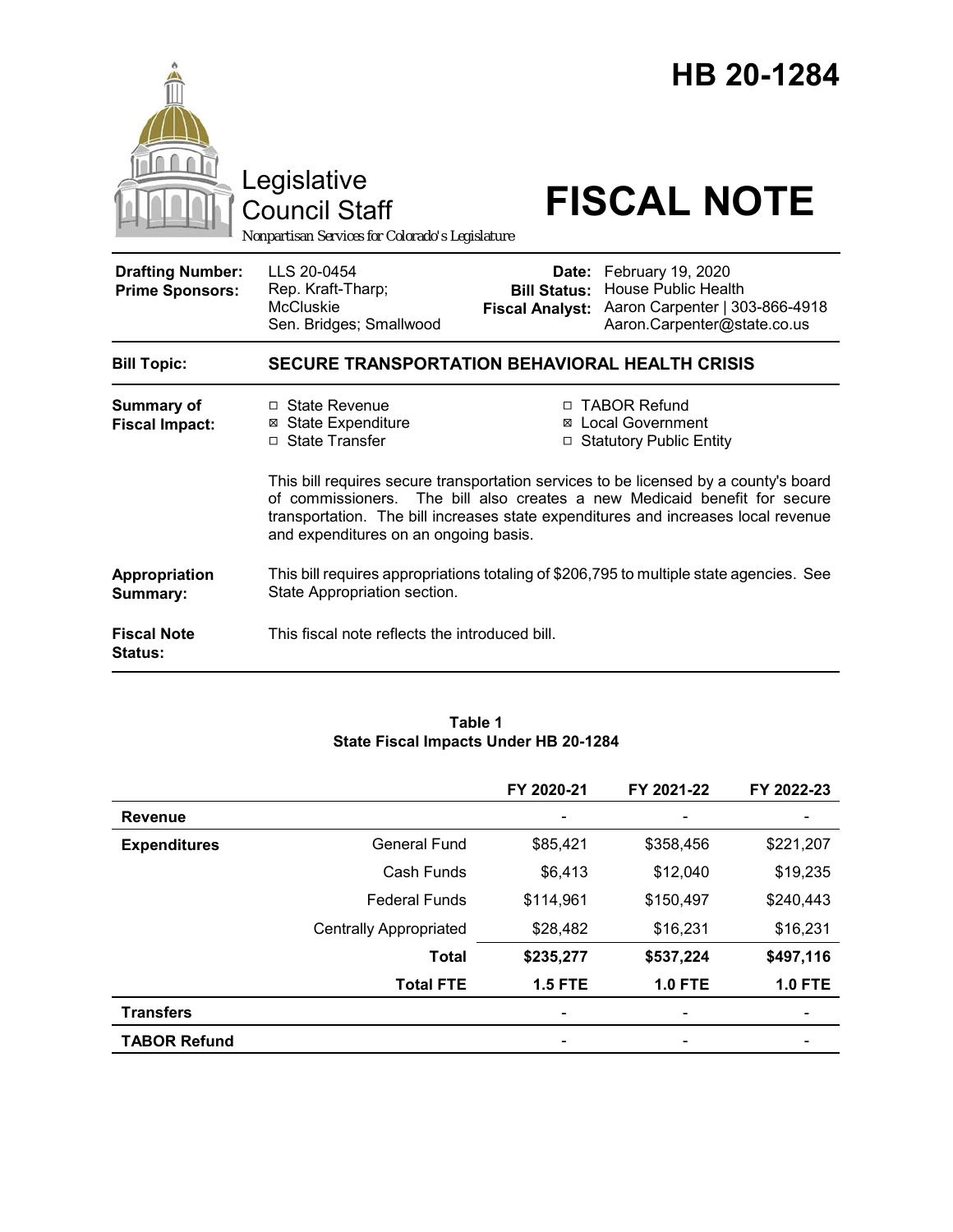February 19, 2020

# Page 2 **HB 20-1284**

## **Summary of Legislation**

After January 1, 2022, this bill requires secure transportation services to be licensed by a county's board of commissioners in order to provide urgent transportation to an emergency medical services facility, a mental health treatment facility, an approved alcohol and substance abuse treatment center, or a walk-in crisis center for individuals experiencing a behavioral health crisis. The State Board of Health in the Colorado Department of Public Health and Environment (CDPHE) must promulgate rules establishing minimum requirements for secure transportation services licensing. If an entity meets these requirements, the entity may apply to the local board of county commissioners to get a license. Licenses, permits, and renewals all require a fee to cover the direct and indirect costs to issue the licenses. If approved, the board of commissioners must issue a license, valid for three years, and a permit for each vehicle, valid for twelve months, to the applying entity. Licenses or permits cannot be sold, reassigned, or transferred. Secure transportation services are not subject to the state's motor carrier regulations.

**Medicaid benefit.** After January 1, 2022, the Department of Health Care Policy and Financing (HCPF) must create a benefit for secure transportation services. HCPF must also create a cost-effective method to provide secure transportation services that includes:

- medical service provider or facility access to approved secure transportation needs; and
- an efficient method for obtaining and paying for secure transportation needs.

**Behavioral health system.** The bill allows secure transportation services, in lieu of a sheriff, to transport an individual who has been detained for a mental health evaluation and treatment, and for the safety of the individual or the public, requires secure transportation to another facility. The Office of Behavioral Health in the Department of Human Services (DHS) must collaborate with the Commissioner of Insurance in the Department of Regulatory Agencies (DORA) to identify barriers and solutions to expanding private health plan coverage to include payment for secure transportation services. In addition, the DHS must send a report to the General Assembly, before December 1, 2022, concerning how secure transportation is being used, how local communities are facilitating the use, and how the DHS has supported the use secure transportation.

## **Background**

In 2018, the General Assembly passed House Bill 18-1321 to require HCPF to create and implement a cost-effective method to meet urgent transportation needs including discharge from inpatient, emergency services, and other urgent non-emergency services.

Currently, this benefit is administered through three different state-designated entities including county departments of human services, multi-county collaboratives, and a contracted broker. Starting on July 1, 2020, HCPF will consolidate the three state designated entities so all 64 counties will be served under a state-contracted broker for their region.

## **State Expenditures**

In FY 2020-21, state expenditures will increase by \$235,277 and 1.5 FTE in HCPF and the CDPHE. For FY 2021-22, state expenditures are expected to increase by \$537,224 and 1.0 FTE in HCPF and the DHS, with state expenditures dropping to \$497,116 and 1.0 FTE in HCPF for FY 2022-23 and future years. These costs are shown in Table 2 and described below. Finally, workload in DORA will also increase.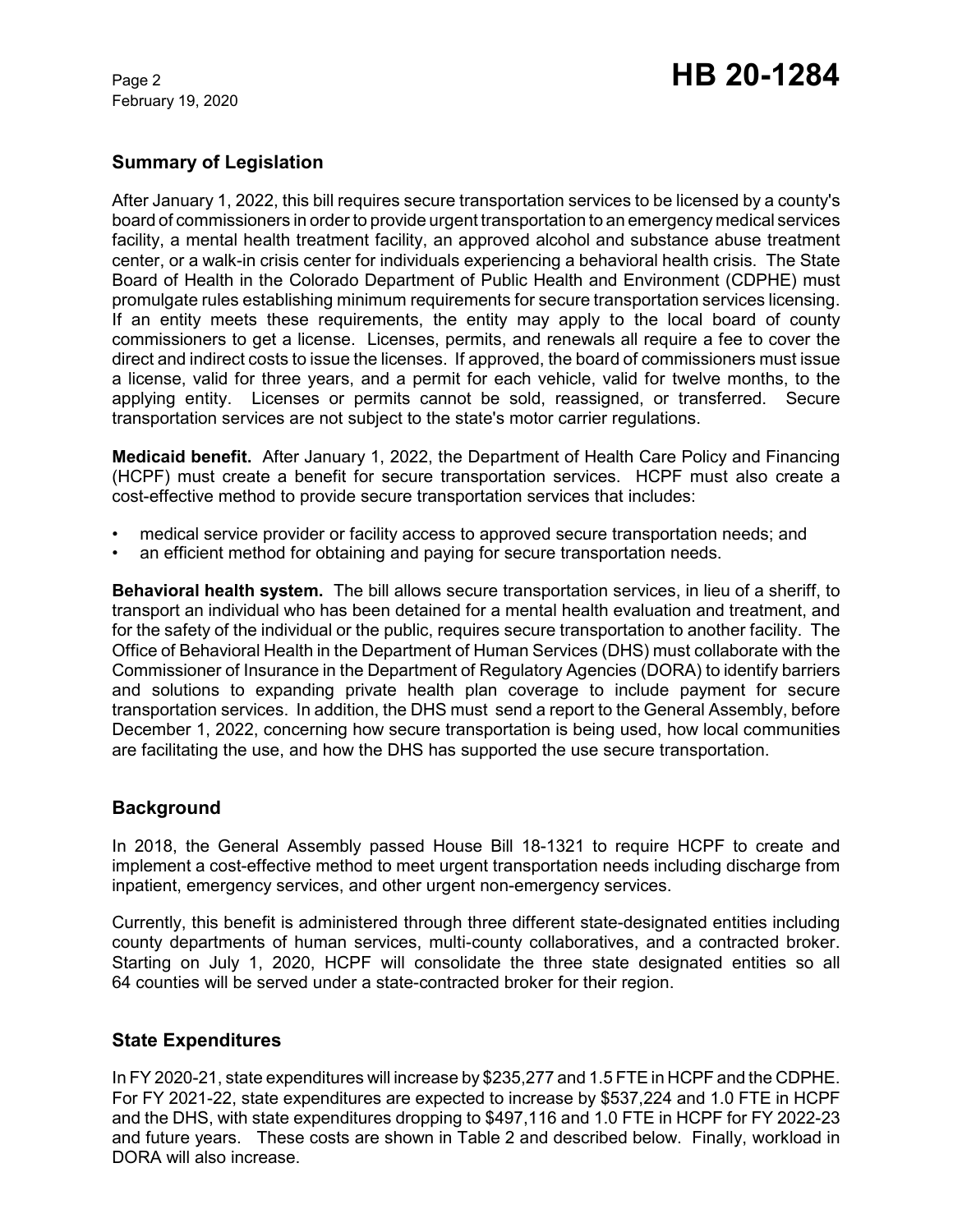| <b>Cost Components</b>                                                                     | FY 2020-21                                   | FY 2021-22                                     | FY 2022-23                                     |
|--------------------------------------------------------------------------------------------|----------------------------------------------|------------------------------------------------|------------------------------------------------|
| Department of Health Care Policy and Financing                                             |                                              |                                                |                                                |
| <b>Personal Services</b>                                                                   | \$65,772                                     | \$71,751                                       | \$71,751                                       |
| <b>Operating Expenses</b>                                                                  | \$1,350                                      | \$1,350                                        | \$1,350                                        |
| <b>Capital Outlay Costs</b>                                                                | \$6,200                                      |                                                |                                                |
| <b>Contract Costs</b>                                                                      |                                              | \$120,000                                      | \$192,000                                      |
| <b>System Modifications</b>                                                                | \$87,000                                     |                                                |                                                |
| <b>Medical Service Premiums</b>                                                            |                                              | \$107,892                                      | \$215,784                                      |
| Centrally Appropriated Costs*                                                              | \$14,717                                     | \$16,231                                       | \$16,231                                       |
| FTE - Personal Services                                                                    | 0.9 FTE                                      | 1.0 FTE                                        | 1.0 FTE                                        |
| <b>HCPF (Subtotal)</b>                                                                     | \$175,039                                    | \$317,224                                      | \$497,116                                      |
| <b>General Fund</b><br>Cash Funds<br><b>Federal Funds</b><br><b>Centrally Appropriated</b> | \$38,984<br>\$6,413<br>\$114,961<br>\$14,717 | \$138,456<br>\$12,040<br>\$150,497<br>\$16,231 | \$221,207<br>\$19,235<br>\$240,443<br>\$16,231 |
| <b>Department of Public Health and Environment</b>                                         |                                              |                                                |                                                |
| <b>Personal Services</b>                                                                   | \$39,463                                     |                                                |                                                |
| <b>Operating Expenses</b>                                                                  | \$810                                        |                                                |                                                |
| <b>Capital Outlay Costs</b>                                                                | \$6,200                                      |                                                |                                                |
| Centrally Appropriated Costs*                                                              | \$13,765                                     |                                                |                                                |
| FTE - Personal Services                                                                    | 0.6 FTE                                      | 0 FTE                                          | 0 FTE                                          |
| <b>CDPHE (Subtotal)</b>                                                                    | \$60,238                                     | \$0                                            | \$0                                            |
| <b>Department of Human Services</b>                                                        |                                              |                                                |                                                |
| <b>Evaluation Contract</b>                                                                 |                                              | \$220,000                                      |                                                |
| <b>DHS (Subtotal)</b>                                                                      | \$0                                          | \$220,000                                      | \$0                                            |
| <b>Total</b>                                                                               | \$235,277                                    | \$537,224                                      | \$497,116                                      |
| <b>Total FTE</b>                                                                           | <b>1.5 FTE</b>                               | <b>1.0 FTE</b>                                 | <b>1.0 FTE</b>                                 |

#### **Table 2 Expenditures Under HB 20-1284**

 *\* Centrally appropriated costs are not included in the bill's appropriation.*

**Health Care Policy and Financing.** State expenditures in HCPF will increase by \$175,039 and 0.9 FTE in FY 2020-21, \$317,224 and 1.0 FTE in FY 2021-22, and by \$497,116 and 1.0 FTE in FY 2022-23 and ongoing. These costs are described in more detail below. Table 1 outlines the funding sources for these costs.

*Staffing costs.* Starting in FY 2020-21, HCPF will require 1.0 FTE to oversee the creation and implementation of the secure transport services benefit for Medicaid members. This includes overseeing any policy and regulatory revisions and ensure coordination and collaboration between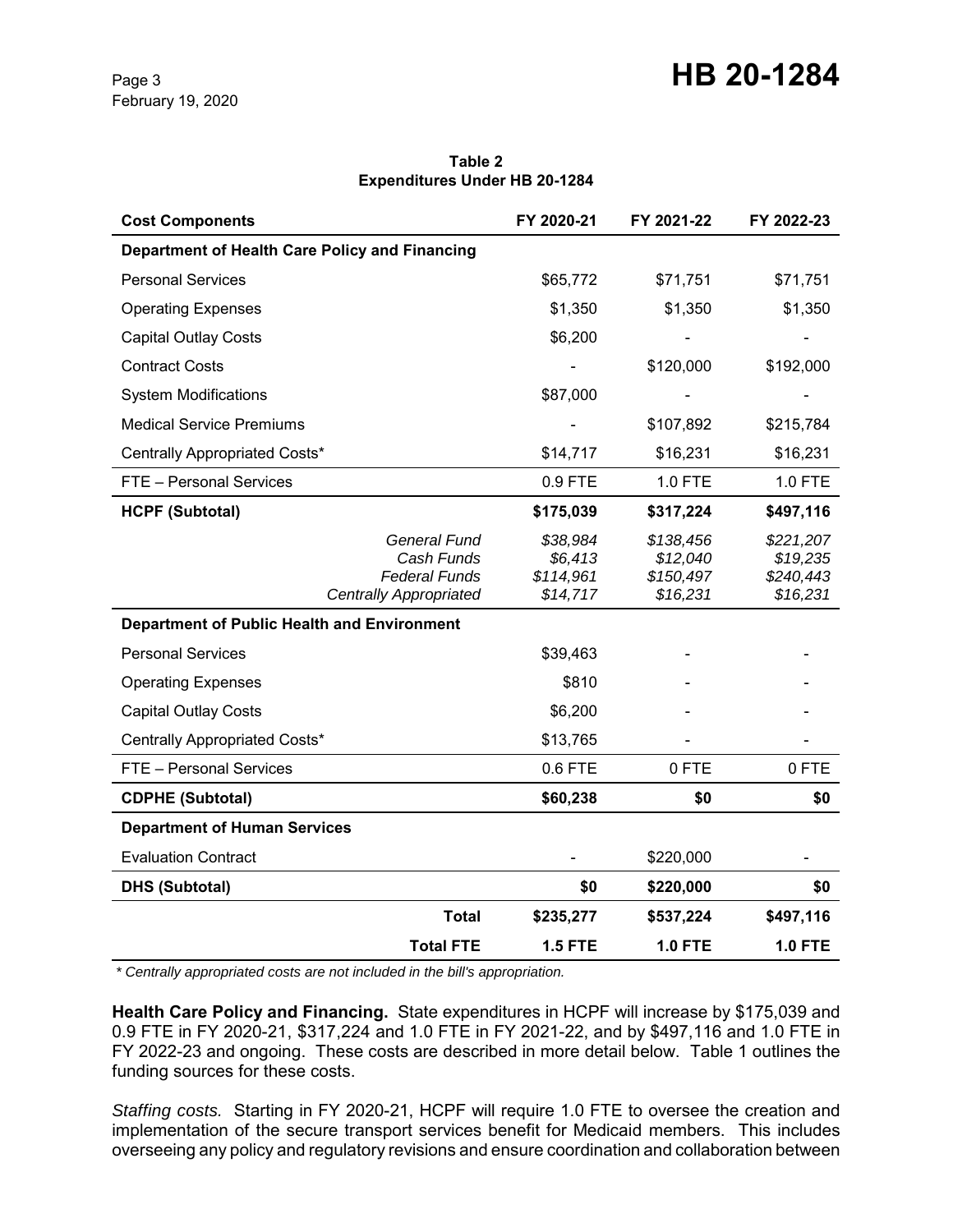February 19, 2020

transportation and medical providers. The position would also oversee and ensure compliance of any secure transportation contracts. This amount is based on the FTE provided for the urgent transportation benefit established in HB 18-1321. Costs for the FTE are outlined in Table 2 and include personnel costs, operating expenses, and capital outlay costs. FTE costs are prorated for the General Fund paydate shift in the first fiscal year. These costs are assumed to have a 50 percent federal match.

- *• System modifications.* In FY 2020-21 only, state expenditures in HCPF will increase in order to include a new provider type in the Medicaid billing system. These changes are expected to take around 550 hours of contractor time at a cost of \$87,000. This cost is assumed to have a 90 percent federal match.
- *• Contract costs.* HCPF will have a cost of \$120,000 in FY 2021-22 and \$192,000 in FY 2022-23 to retain a contractor that will provide administrative services for the transportation services and to provide outreach to transportation and medical providers. This cost is assumed to have a 50 percent federal match.
- *• Medical services premiums.* Starting in FY 2021-22, expenditures in HCPF will increase by \$215,784 per year due to increased utilization of the NEMT benefit. The amount in FY 2021-22 is prorated the January 1, 2021 implementation date. The fiscal note assumes that 6 percent of Medicaid clients utilizing an emergency medical services facility, a mental health treatment facility, an approved alcohol and substance abuse treatment center, or a walk-in crisis center will use secure transportation services through the NEMT benefit. In addition, due to the severity of conditions that can qualify for secure transportation, the fiscal note assumes that secure transportation services will charge HCPF a rate close to the emergency transportation rate of \$222 per trip. This cost is assumed to have a 50 percent federal match.
- *• Ambulance usage.* Starting in FY 2021-22, to the extent Medicaid clients use secure transportation instead of ambulances, expenditures in HCPF may decrease. However because the fiscal note assumes a similar rate to the emergency rate, any decrease in costs are assumed to be minimal and changes in appropriations will be handled through the annual budget process.

**Department of Public Health and Environment.** The CDPHE will require 0.6 FTE in FY 2020-21 only to hold stakeholder meetings, provide research to the Board of Health, and work on rule drafts. Costs for this FTE are shown in Table 2 and include personnel costs, operating expenses, and capital outlay costs. Costs for FY 2020-21, are prorated for the General Fund paydate shift.

**Department of Human Services.** In FY 2021-22 only, expenditures in the DHS will increase by \$220,000 to contract with an entity to evaluate the usage of secure transportation throughout the state. This amount is based on the cost of similar evaluations conducted by the DHS.

**Department of Regulatory Agencies.** Starting in FY 2020-21, workload in the Division of Insurance in DORA will increase to work with the DHS on how to expand private health insurance to cover secure transportation services. The fiscal note assumes this work can be handled within existing appropriations.